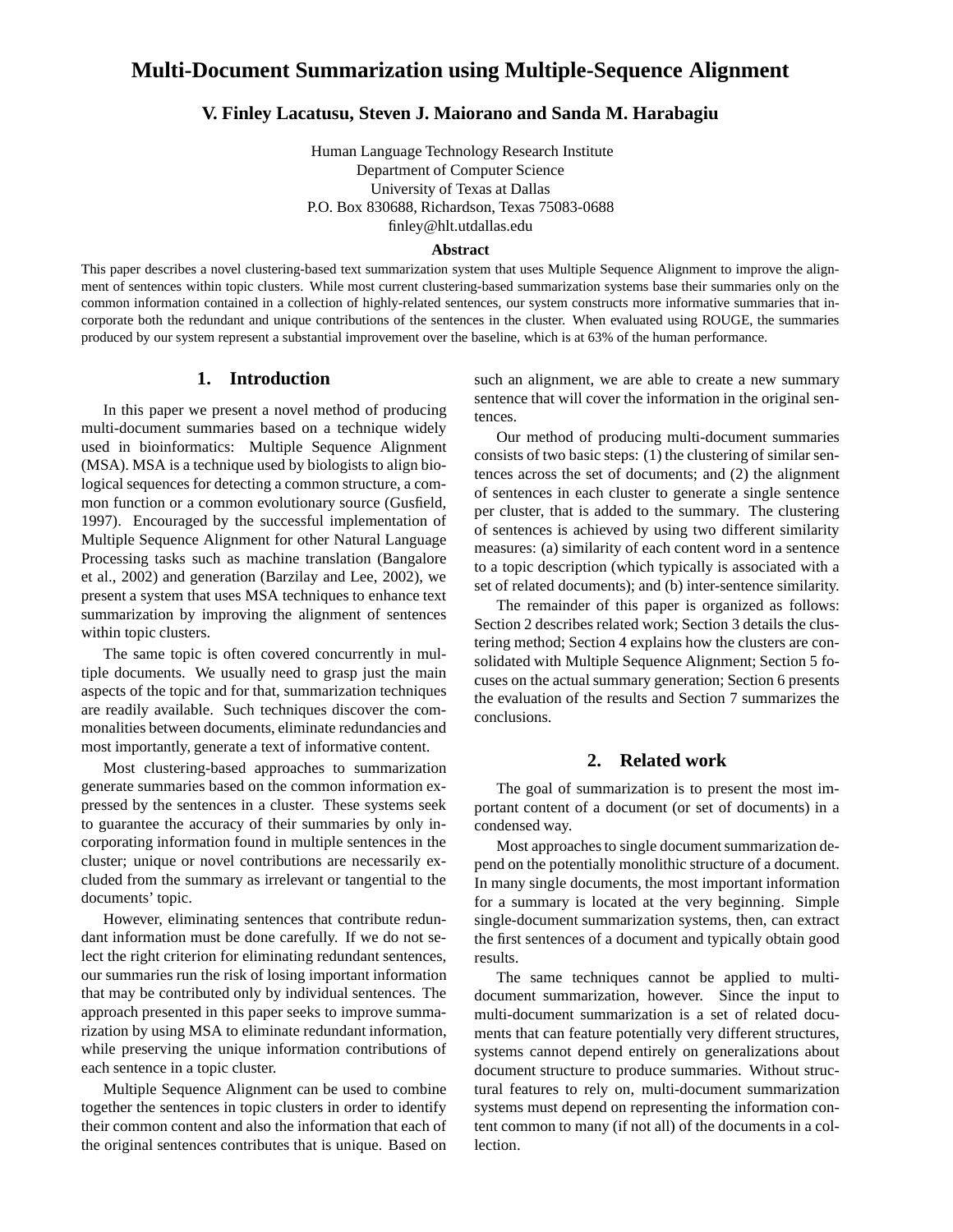Most multi-document summarization systems identify the important information contained in a set of documents by finding sentences or paragraphs that are closely related. These systems assume a direct relationship between the frequency of these related segments and their relative importance to a multi-document summary. Under this approach, the text snippets that occur the most often in a range of texts are considered to contain the core information that should be included in the summary (Hatzivassiloglou et al., 2001). In order to eliminate redundancy, each cluster of similar text segments is permitted to contribute only one sentence to the summary (Nenkova et al., 2003).

Although Multiple Sequence Alignment has not previously been used for summarization, it has proven successful for other NLP tasks. Work done by Barzilay and Lee (2002) uses MSA for natural language generation, while Bangalore et al. (2002) uses MSA in machine translation for a multilingual instant messaging system.

### **3. Clustering similar sentences across documents.**

Our summarization method is motivated by the DUC competition<sup>1</sup>. Task 2 of DUC 2003 focuses on creating a summary from a given set of related documents and a TDT topic.

We ranked all of the sentences in a collection of documents based on their similarity to a TDT topic description. This ranking is described algorithmically in Step 1 below.

After performing this ranking, we observed that the sentences that were most closely related to the TDT topic were characterized by a high degree of redundancy in terms of their information content. We sought to reduce the amount of redundancy passed on to the summary by clustering the sentences in the collection before generating a summary.

Our clustering technique is produced by a three-step approach that is based on word-to-word similarities that leverages the lexico-semantic information found in Word-Net. Given a set of related documents  $D_1, D_2, ..., D_n$ , and their topic description  $TD$  containing a sequence of content words  $t_1$ ,  $t_2$ , ...,  $t_m$ , we generate clusters by the following steps:

*Step 1: For each sentence in each document*

*- For every content word of , compute its similarity to the topic TD, as:*

 $\quad \, sim(w_b, TD) = \sum_{t_i \in TD} (s(w_b, t_i))$  where:  $\dagger$  *s*( $w_b$ ,  $t_i$ ) = 1 if  $w_b$  and  $t_i$  are identical

> $= 0.95$  *if*  $w_b$  *and*  $t_i$  *belong to the same WordNet synset;*  $= 0.3$  *if*  $w_b$  *is in the gloss of t<sub>i</sub>*,

*or*  $t_i$  *is in the gloss of*  $w_b$ 

- *= 1/n if there is an IS-A sequence of length n between* the *synsets* of  $w_b$  and  $t_i$
- *= 1/2n if there is an IS-PART sequence of length n between the synsets of*  $w_b$  *and*  $t_i$

*Step 2: Rank all sentences by their topic-similarity, produced by:*  $ts(S_c, 1|D) = \sum_{s} (sim(w_b, 1|D))$ 

*Step 3: Given* % *, the top-ranked sentence from Step 2, we create a cluster of similar sentences using*  $S_t$  *as a "new topic" descriptor for measuring the similarity of any other high ranked sentence*  $S_u$  to  $S_t$  by using the formula from Step 2.

(1) APW19981017.0507: Former Chilean dictator Gen. Augusto Pinochet has been arrested by British police on a Spanish extradition warrant, despite protests from Chile that he is entitled to diplomatic immunity.

(2) NYT19981017.0177: Gen. Augusto Pinochet, who ruled Chile as a despot for 17 years, has been arrested in London after Spain asked that he be extradited for the presumed murders of hundreds of Chilean and Spanish citizens, the British authorities announced Saturday.

(3) NYT19981018.0098: Gen. Augusto Pinochet, the former Chilean dictator arrested here at the request of a Spanish judge, remained sequestered under police guard Sunday, awaiting a potentially devastating court hearing to weigh his extradition on charges of genocide, terrorism and murder.

#### Figure 1: The first cluster in the *Pinochet Trial* topic

Topic representations are key to the success of our summarization system: without a topic representation, our system cannot determine which information should appear in a summary.

However, this dependence on a topic representation does not mean that our system has to have a pre-specified (TDT-style) topic representation to construct a summary. If we do not have a topic (or if the topic is under-specified), it can be derived from the set of related documents by using the (Lin and Hovy, 2000) technique for automatically acquiring topic signatures. Although their technique was applied to single documents only, our initial experiments show that the Lin and Hovy method can be extended to handle multiple documents. In short, if we do not have the topic description required to perform efficient clustering over a related document set, we can use an extended version of the Lin and Hovy technique to provide us with a topic signature that works as well in clustering as the TD.

## **4. Consolidating Clusters with Multiple Sequence Alignments**

Word-to-word similarities based on lexico-semantic information indicate possible relatedness between sentences and thus possible commonalities.

This same idea, known as Multiple Sequence Alignment, is used in bioinformatics, where the alignment of multiple sequences can determine commonalities among biological sequences. News articles change as the news story develops, but the story retains a large part of the previously revealed content. A good summary, therefore, should retain the "old" common-denominator content that predominates across the clustered sentences while adding new, less redundant pieces of information. To make this summary even more informative, the information needs to be understood in terms of 1) what is common and pervasive information; 2) what is new and unique; and 3) what is contradictory. MSA enables us to accomplish these three things.

Since MSA is an NP-complete problem (when the number of sequences is a variable), we need approximations to run it in polynomial time. Similar to Barzilay and Lee 2002 (and much other work employing MSA), we used iterative pairwise alignment, an approximation technique which generates good results in distinguishing the common traits of sentences.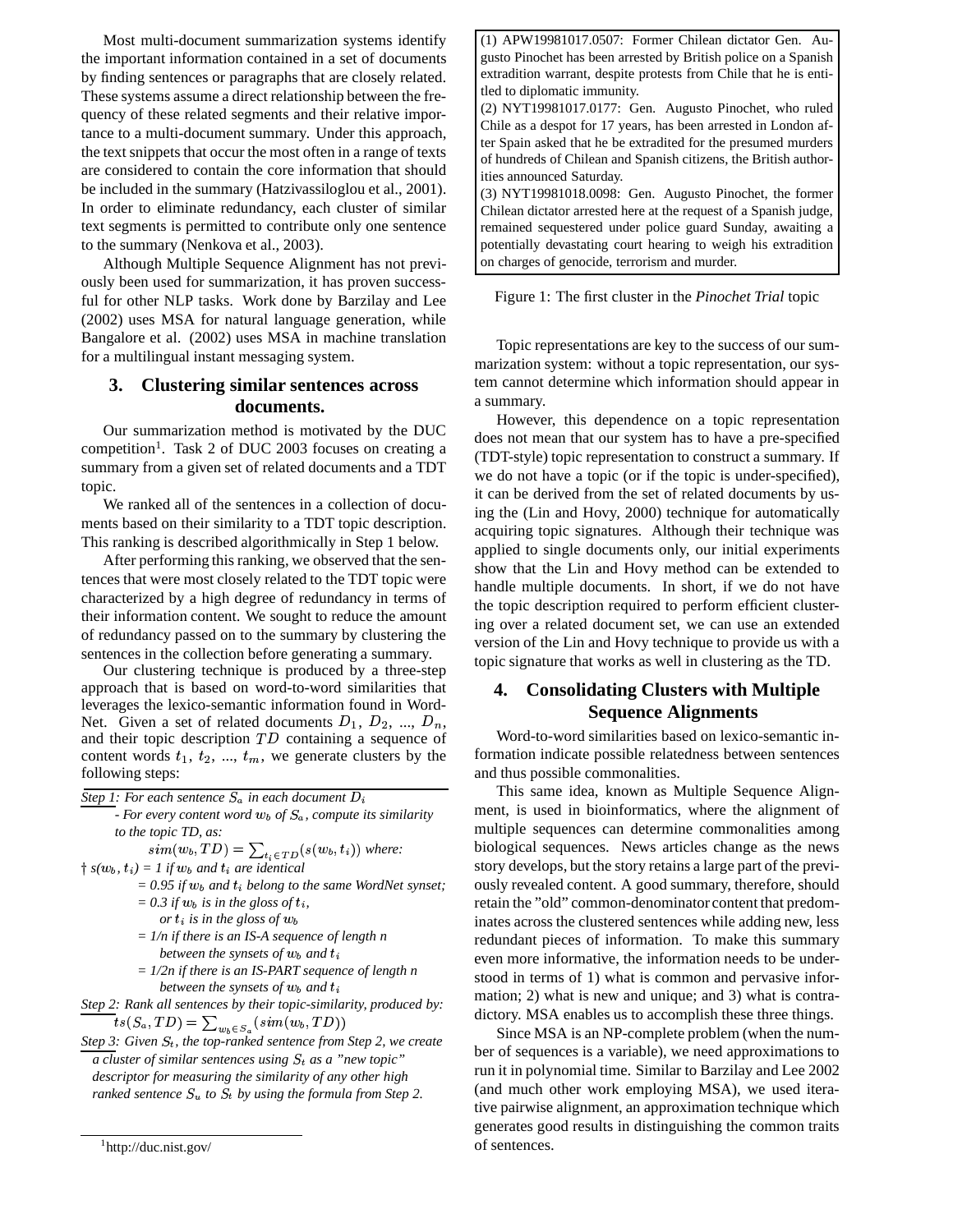The pairwise algorithm employs a distance function between pairs of words from different sentences that computes:

 $dist(w_i, w_j)$  $(i, w_i)$  = 1.01 if  $w_i$  or  $w_j$  is a sequence gap,  $= 1$ -s( $w_i, w_j$ ) if s( $w_i, w_j$ ) > 0.1, where  $s(w_i, w_j)$  is as before (†),  $= 1.5$  if  $w_i$  and  $w_j$  are not related.

MSA through pairwise iterative sequence alignment is performed as follows: first, identify the two closest sentences, next, align them (using pairwise sequence alignment), finally select the closest sentence to one of the already aligned sentences and do the pairwise alignment between the first alignment and the new sentence (this last step is repeated until there are no sentences left in the cluster).

For the cluster in Figure 1, the sentences from documents APW19981017.0507 and NYT19981017.0177 will be aligned first, obtaining the alignment in Table 1(a). Then, this alignment will be aligned with the sentence from document NYT19981018.0098, obtaining the final alignment in Table 1(b).

## **5. Using Multiple-Sequence Alignments for generating Summaries**

The alignment produced by Multiple-Sequence Alignment creates a single summary sentence for each cluster. We claim that this sentence is more informative than any of the cluster sentences because (1) generation prefers new information over background information; and (2) it selects the longest span of content.

The general procedure is as follows:

*Step* 1: Identify common points across sequences whenever words  $w_i$  and  $w_j$  are identical.

 otherwise, sequences are complementary

*Step 3*: In the case of similar sequences, select the longest sequence and use it in the summary sentence. When sequences are complementary, both sequences appear in the summary.

For the alignment in Table 1(b), the global common points are: *Gen. Augusto Pinochet* and *arrested*, but between sentences (1) and (2) we have also *has been* and *extradition/extradited* and for sentences (1) and (3) we have also *Spanish* as common point.

The sentence generated for the summary from the alignment of the sentences in Figure 1 is:

*"Former Chilean dictator Gen. Augusto Pinochet, who ruled Chile as a despot for 17 years, has been arrested in London after Spain asked that he be extradited for the presumed murders of hundreds of Chilean and Spanish citizens, remained sequestered under police guard Sunday, awaiting a potentially devastating court hearing to weigh his extradition on charges of genocide, terrorism and murder, despite protests from Chile that he is entitled to diplomatic immunity."*

| Augusto - Augusto                                       | Former - ****** - ******                                   |  |
|---------------------------------------------------------|------------------------------------------------------------|--|
| Pinochet - Pinochet                                     | Chilean - ****** - ******                                  |  |
| *                                                       | dictator - ****** - ******                                 |  |
| $** - who$                                              | Gen. - Gen. - Gen.                                         |  |
| **** - ruled                                            | Augusto - Augusto - Augusto                                |  |
| **** - Chile                                            | Pinochet - Pinochet - Pinochet                             |  |
| $***$ - as                                              | ****** -, -,                                               |  |
| $* - a$                                                 | ******* - who - ******                                     |  |
| ***** - despot                                          | ****** - ruled - ******                                    |  |
| $**$ - for                                              | ****** - Chile - ******                                    |  |
| $*** - 17$                                              | ****** - $as -$ ******                                     |  |
| **** - years                                            | ****** $-a$ - ******                                       |  |
| $*$ $\overline{\phantom{a}}$ .                          | ****** - despot - ******                                   |  |
| has - has                                               | ******* - for - *******                                    |  |
| been - been                                             | ****** - 17 - ******                                       |  |
| arrested - arrested                                     | ****** - years - the                                       |  |
| $** - in$                                               | ****** -, - former                                         |  |
| ***** - London                                          | has - has - Chilean                                        |  |
| by - after                                              | been - been - dictator                                     |  |
| British - Spain                                         | arrested - arrested - arrested                             |  |
| police - asked                                          | ****** $-$ in - ******                                     |  |
| on - that                                               | ****** - London - here                                     |  |
| a - he                                                  | by - after - at                                            |  |
| Spanish - be                                            | British - Spain - the                                      |  |
| extradition - extradited                                | police - asked - request                                   |  |
| warrant - for                                           | on - that - of                                             |  |
| $** - the$                                              | a - he - a                                                 |  |
| $\ast\ast\ast\ast\ast$ - presumed                       |                                                            |  |
| $*****$ - murders                                       | Spanish - be - Spanish<br>extradition - extradited - judge |  |
| $*$ - of                                                | warrant - for -.                                           |  |
| , - hundreds                                            | ****** - the - remained                                    |  |
| despite - of                                            |                                                            |  |
| protests - Chilean                                      | *** - presumed - sequestered                               |  |
| from - and                                              | ****** - murders - under<br>****** - of - police           |  |
|                                                         |                                                            |  |
| Chile - Spanish<br>that - citizens                      | , - hundreds - guard                                       |  |
| he $-$ ,                                                | despite - of - Sunday                                      |  |
|                                                         | protests - Chilean - ,                                     |  |
| is - the<br>from - and - awaiting<br>entitled - British |                                                            |  |
| to - authorities                                        | Chile - Spanish - a                                        |  |
|                                                         | that - citizens - potentially                              |  |
| diplomatic - announced                                  | he -, - devastating<br>is - the - court                    |  |
| immunity - Saturday                                     |                                                            |  |
|                                                         | entitled - British - hearing                               |  |
|                                                         | to - authorities - to                                      |  |
|                                                         | ****** - ****** - weigh                                    |  |
|                                                         | ****** _ ****** _ his                                      |  |
|                                                         | ***** - ***** - extradition                                |  |
|                                                         | ****** _ ****** _ 00                                       |  |
|                                                         | ****** - ****** - charges                                  |  |
|                                                         | ****** _ ****** _ of                                       |  |
|                                                         | ****** - ****** - genocide                                 |  |
|                                                         | ****** <sub>-</sub> ****** - terrorism                     |  |
|                                                         | diplomatic - announced - and                               |  |
|                                                         | immunity - Saturday - murder                               |  |
| (a)                                                     | (b)                                                        |  |

Table 1: The result of (a) P. S. A. and (b) M. S. A.

In Table  $1(a)$  is presented the result of a Pairwise Sequence Alignment step and in Table 1(b) is presented the result of the whole Multiple Sequence Alignment algorithm applied on a cluster of sentences. The "\*\*\*\*\*" in the table represent sequence gaps introduced during the alignment process.

*Step 2*: Classify similar vs. complementary sequences between any two successive common points

 sequences are similar if they contain related words